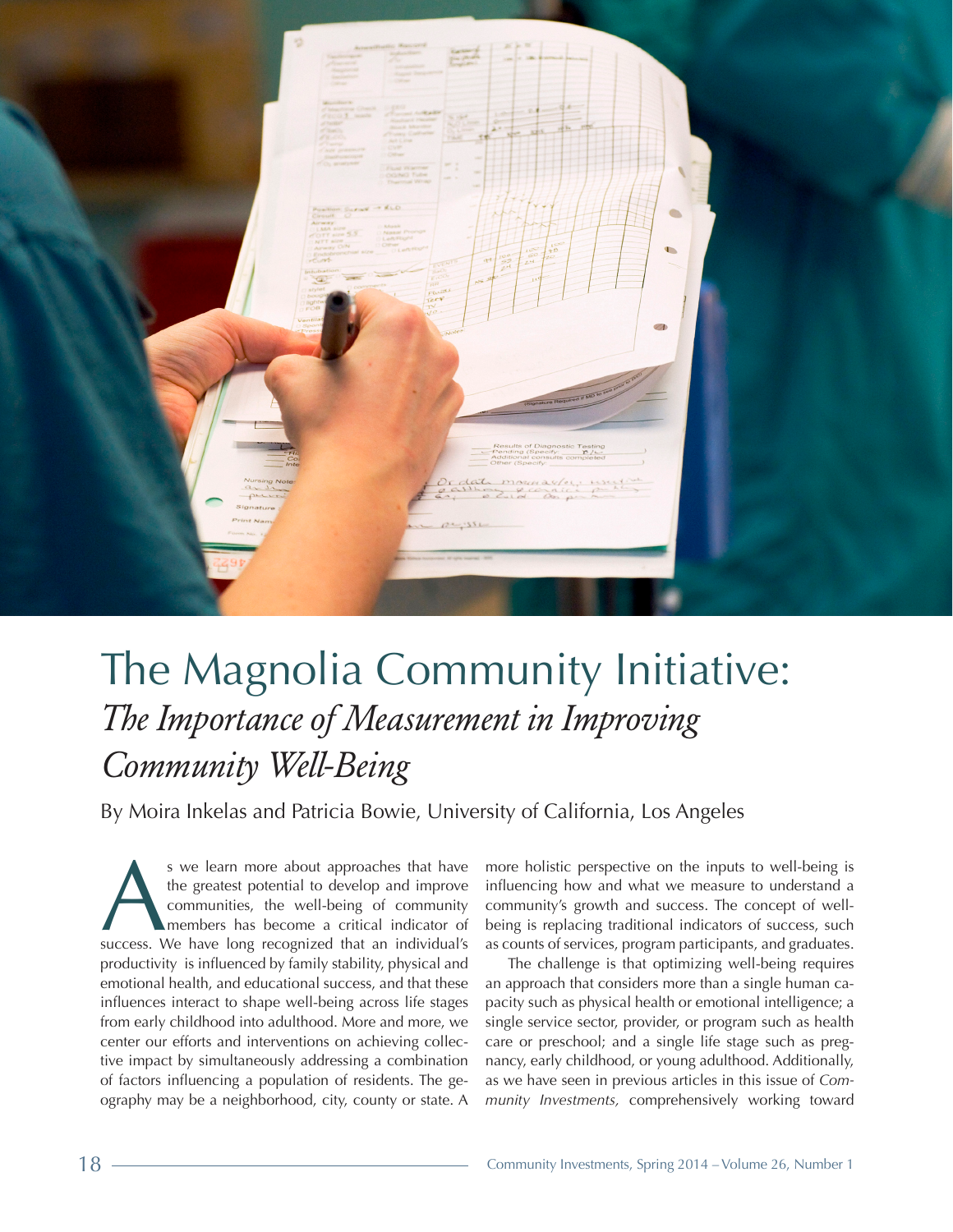the goal of community well-being requires the coordination of a variety of funding sources and programs and the cooperation of an array of education, health care, child welfare, community development and financial providers. Moreover, communities are constantly changing, rendering it nearly impossible to fully plan for community success without a flexible and adaptive approach.<sup>1</sup>

What does this mean for measurement, and for achieving enduring improvement in communities? The goal of measurement is to drive a change. Therefore, measures should help people understand the behavior of a system and take steps to improve its performance. Measurement must also help stakeholders respond to the constant change in communities and the dynamics of any initiative. How can measurement support an adaptive change process in a community system striving to optimize population well-being? How can integration and management of data collection and analysis work in practice? This case study of the Magnolia Community Initiative describes such a measurement system, and offers it as an example to illustrate a set of principles for measurement.

## The Magnolia Community Initiative: A Measurement and Learning System in Practice

The Magnolia Community Initiative (MCI) is a voluntary network of 70 organizations in a five-square mile area near downtown Los Angeles. The network came together with the vision of helping the 35,000 children living in the neighborhoods within a 500-block area break all records of success in their education, health, and the quality of nurturing care and economic stability they receive from their families and community. Poor health outcomes are common here; about 35% of children are overweight, 73% are not proficient in reading by third grade, and 40% will fail to graduate from high school. Partners include multiple departments operated by the Los Angeles County Chief Executive Office (CEO) including social services, child support, and child protection; regional organizations responsible for populations of children such as the Los Angeles County Unified School District, Women Infants and Children (WIC) Nutrition Program, and child care resource and referral; and private and non-profit community-based organizations providing health care, early care and education including Head Start and Early Head Start, family support, and banking and economic development services and supports.

The partners cooperate, coordinate, and collaborate to align their own activities within the 500 blocks toward the ideas for change adopted by the Initiative.<sup>2</sup> Partner organizations strive to work as a system, changing institutional practices from a focus on delivering isolated services to a preventive and holistic approach to each client regardless of the organization's primary mission. The partners use an agreed-upon set of design elements for a well-functioning system to shape their practice in ways that fit within their scope and expertise, and augment the impact of their respective services. The design elements include activating parents to address their child's developmental needs and to care for their own physical, social and emotional health needs; improving linkage and flow across organizations and service providers; and increasing the effectiveness of services through family-centered care that is consistent with advances and new understandings in neuroscience and the impact of trauma on human development. The Initiative is tapping into the expertise of its diverse network to create cross-sector pathways to address the largest causes of preventable losses in health and developmental potential. These include parent depression, social isolation, and developmental concerns in young children.

The network capitalizes on the intrinsic motivation of the partners. They get value from the connections and from a shared measurement and change process. To move from concept and commitment to actual changes in practice, the Initiative created a learning system around the design elements with measurement and a structured innovation and improvement method.3 Through monthly network meetings, working groups, and improvement projects, the network partners reflect on how to form and function as a system to improve conditions and outcomes for the full population of local families. For their part, community members interact with neighbors to forge connections and work collectively. They share information about protective factors, the meaning of belonging in a community, the current well-being of young children and families in the neighborhood, and local resources for families. Increasingly they take actions together such as advocating for clean streets and safe parks, establishing walking groups, and making changes in their own lives that lead to well being.

MCI designed a measurement system that could endure for the length of time necessary to improve health and human capital in the community.4 We designed the measurement system with the following goals in mind.

• *Focus the diverse network partners on shared outcomes.* We developed a one-page dashboard of measures that includes child health and development outcomes that all network partners adopted as their "true north." Differing from traditional scorecards, this "Population Dashboard" also includes the major influence on these outcomes. The dashboard includes outcomes; the parenting actions (such as daily book-sharing) that influence the outcomes; the family conditions (such as food security, and absence of depression) that enable parents to take these actions; and the care processes of organizations in the network (such as providing empathy, and linking clients to other partners that offer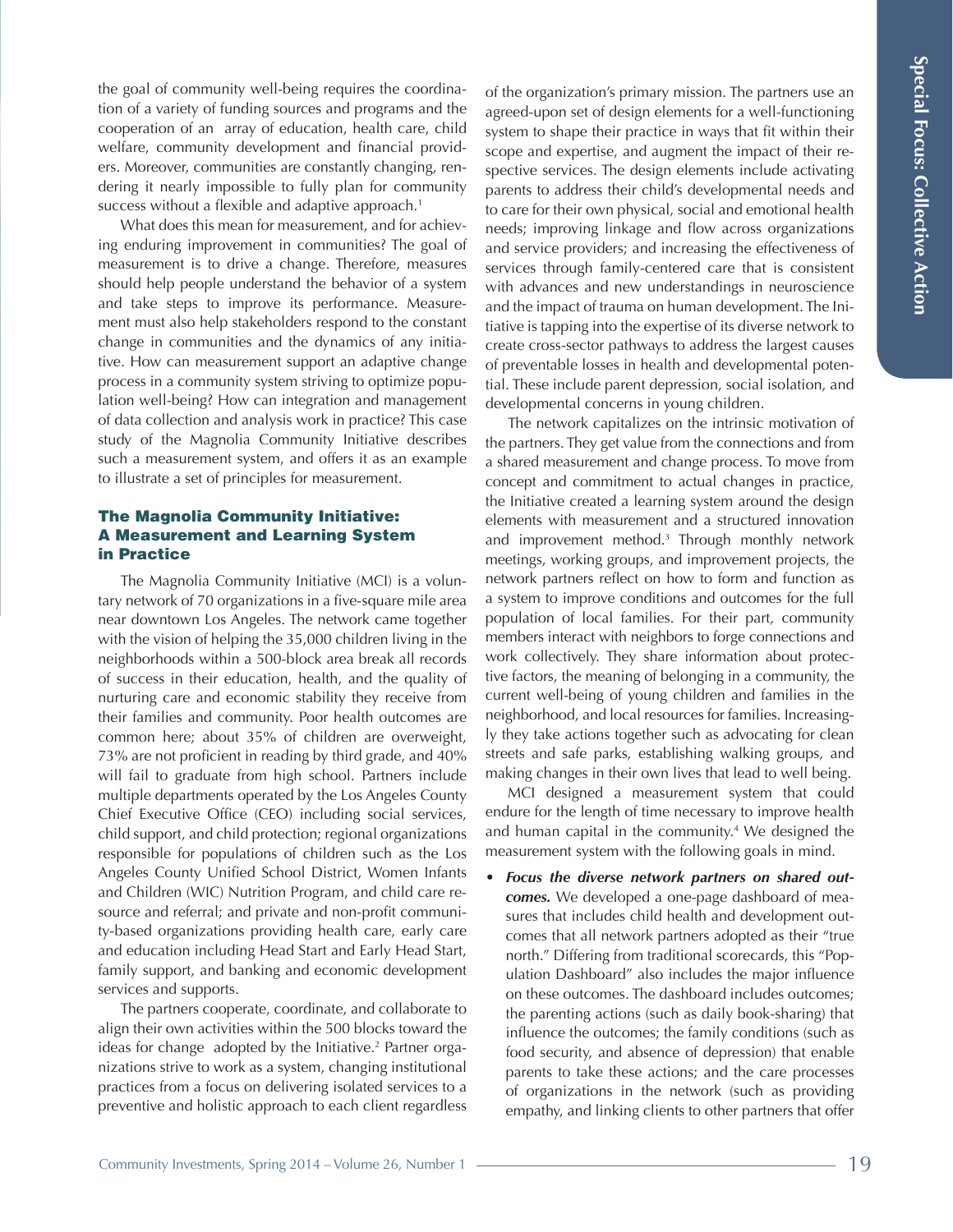*"The goal of measurement is to drive a change; measures should help people understand the behavior of a system and improve its performance"*

concrete resources) that help create these family conditions. The dashboard also includes measures of the internal capacity of organizations to reflect on their practice and make improvements. Taken together, the dashboard measures reflect the capacity, the improvement, and the impact that all organizations and sectors are striving for.

- *Encourage network partners to think and work as a system.* We set measures that provide organizations with insight (understanding the properties of a system that lead to the family conditions, and that in turn lead to desired outcomes); reflection (how do I contribute to a change?); goal-setting (what could be achieved by my actions and by working together collectively?); and actions (what can I do differently as a provider). For example, measures of the reach and depth of the network as reported by local residents helped partners realize the value of "in reach" strategies such as improved linkage and referral. When they learned that 89% of residents are linked to at least one network partner, but that most residents are linked to only one partner, they realized that it is more efficient for organizations to refer and link clients to each other, than for each organization to undertake its own direct outreach to community members. Similarly, measures of connectivity between the organizations such as familiarity with each other's services, the ease of linking clients to one another, and the frequency of linkage helped partners reflect on steps they could take to have an immediate and community-wide impact.
- *Establish shared accountability among the partners for reaching goal targets in outcomes, parenting actions, family conditions, and care processes.* The partners agreed to reliably provide the care processes that are reported on the dashboard. One such process is routinely eliciting several types of concerns and needs from clients in all encounters. For example, the partners committed to provide empathy, including taking time to understand the specific needs of a client and treating the parent as an expert on their child. The child

care programs began asking routinely about financial needs, while for their part, the financial/social service partners began asking about family stressors and depression. Organizations identify their specific contribution to the measures on the dashboard, stretching their practice but not beyond their expertise or their ability to sustain the practice.

- *Establish specific expectations for change.* Each measure has a numeric goal target, identified by the network as the best that has been achieved in any system, and the best that the network could achieve by working collectively with resources on hand. We established high performance targets of 90% for processes such as providing empathy, eliciting concerns, and offering resources in addition to what the client requested. The high targets remind partners that we only create an experience for community members of being supported by a system if these key expressions of interest in well-being happen in all encounters. The high targets also remind partners that implementing one process (such as eliciting concerns) but not others (such as linkage and follow-up) does not create the full cycle of steps necessary to get the desired result, and could actually throw the system out of balance. For example, asking about a range of needs without having some pre-determined pathways in mind, and without encouraging the family to come back if that pathway does not work as planned, does not produce a consistent, effective response.
- *Support improvement with frequent and real-time information.* The Dashboard displays monthly measurements to track progress in care processes of multiple organizations and sectors. Examples include empathy and linkage. The monthly data come from surveys collected by network partners, including physicians, child care programs, and others. The data show which care processes occur inconsistently, and where there is variation in practice within the network between sectors and between organizations. Sharing and assessing these data makes it easier for organizations to learn from each other. Organizations collect small numbers of short anonymous parent surveys to produce the data. Unlike typical program evaluations that compare performance in two points of time, we provide regular monthly data so partners can iteratively learn and adjust their actions.

The following principles reflect the Magnolia Community Initiative experience. What we have learned can be generalized to help inform other collective impact efforts. We offer the following recommendations based on our experiences and knowledge of how to manage change in organizations and in complex systems.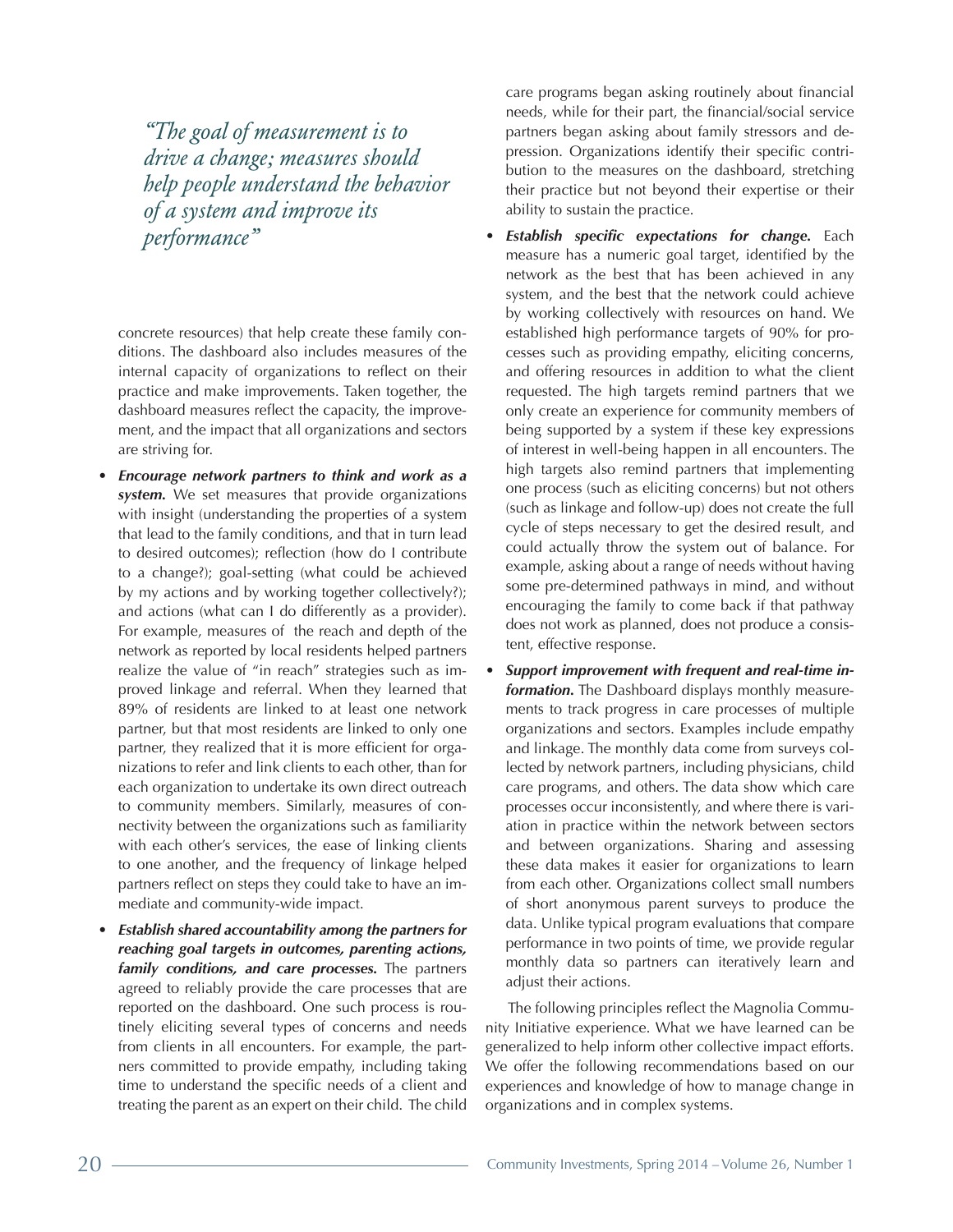### Measures need to tell a story that shapes understanding of what matters and how to influence it.

Working toward a shared goal should involve formulating an idea, stating assumptions, testing under a range of conditions, and adapting to get the intended result consistently. This moves beyond a shared goal to a shared theory of change. Measures are only useful for guiding improvement when they provide a point of reflection from which to judge the situation and give meaning to experience. For example, an indicator set with rates of low birthweight, overweight, smoking, high school graduation rates, and median income does not help organizations or residents understand what they can do to make a difference and, in particular, what are the highest leverage actions they can take collectively to make a difference. Assembling measures that show there is a problem but do not tell a story of what should be done are difficult to use for directing improvement efforts within a complex system. Organizations need to know what they can do and why they are doing it. For example, we can increase third grade reading scores by tutoring children and providing breakfast on testing days, but that does not change aspects of their home environment that predict later learning outcomes, such as study habits, family stability, and parent interest in their child's academic success. As another example, linkage to resources does not by itself improve population outcomes; increasing referrals to low quality services in health care, child care, or social services may not have the intended impact. These examples are a reminder that working as a system is more than drawing a line between parts of the system that should be connected. It is about shared processes, cooperation and practice change.

What types of measures should a Population Dashboard on well-being include? We have found it best to include several categories of measures which reflect the current knowledge about the range of determinants of human capacity:

- *Outcomes* include early life predictors of capability in adulthood. Examples are low birthweight, social competence of kindergarteners, third grade reading proficiency, and positive peer relationships in middle childhood. Sharing these outcomes across sectors and programs focuses all parties on the same "true north". Outcomes help leaders align their resources and policies, and they motivate improvement at all levels of policy and practice.
- *Behaviors* are the health- and development-promoting routines of parents and community members, including consistent home routines such as parent-child reading, that have the greatest impact on the outcomes.

*"The right measures can crystallize the operating rules so that organizations understand how their actions contribute to the results"*

- Family and neighborhood *conditions* can enable or detract from those desirable behaviors. Family conditions include social connections, maternal depression, financial well-being, food security, and stable housing for the family. Neighborhood conditions include perceived safety, knowing one's neighbors, and the degree of collective efficacy such as the extent to which neighbors look out for each other.
- Daily and monthly measures of *actions* show how well and how reliably the service system is supporting families toward positive behaviors. Examples of these actions include using empathic care, activating individuals to care for their own needs and those of their children, and linking individuals to needed services and supports.
- **Reach** is the extent to which the target population is linked into the network or system, and therefore experiencing the improvements. For example, if several health clinics improve their services, but together serve only 20 percent of the local population, we are unlikely to see significant change in the community.

# Measures should reflect design imperatives for the system.

The right measures can crystallize the "operating rules" so that organizations understand how their actions contribute to the results for a geographic population. To inspire collective action that is likely to make a difference at a systems or population level, measures should cut across institutions, sectors, and disciplines. For example, helping parents learn how to establish routines with their young children, such as reading together daily or limitsetting, gives them skills that they can apply in later stages of childhood as well. Focusing on actions and approaches such as striving for empathy in all encounters and activating parents, rather than counting visits to health clinics or service providers, helps partners focus on what it means to work collaboratively as a system. Measures should ideally be indicators that remain relevant across life stages, such as the presence of predictable, stable, consistent and nurturing families; safe neighborhoods; and responsive healthcare and education providers. Relying exclusively on measures that appear relevant to only one life stage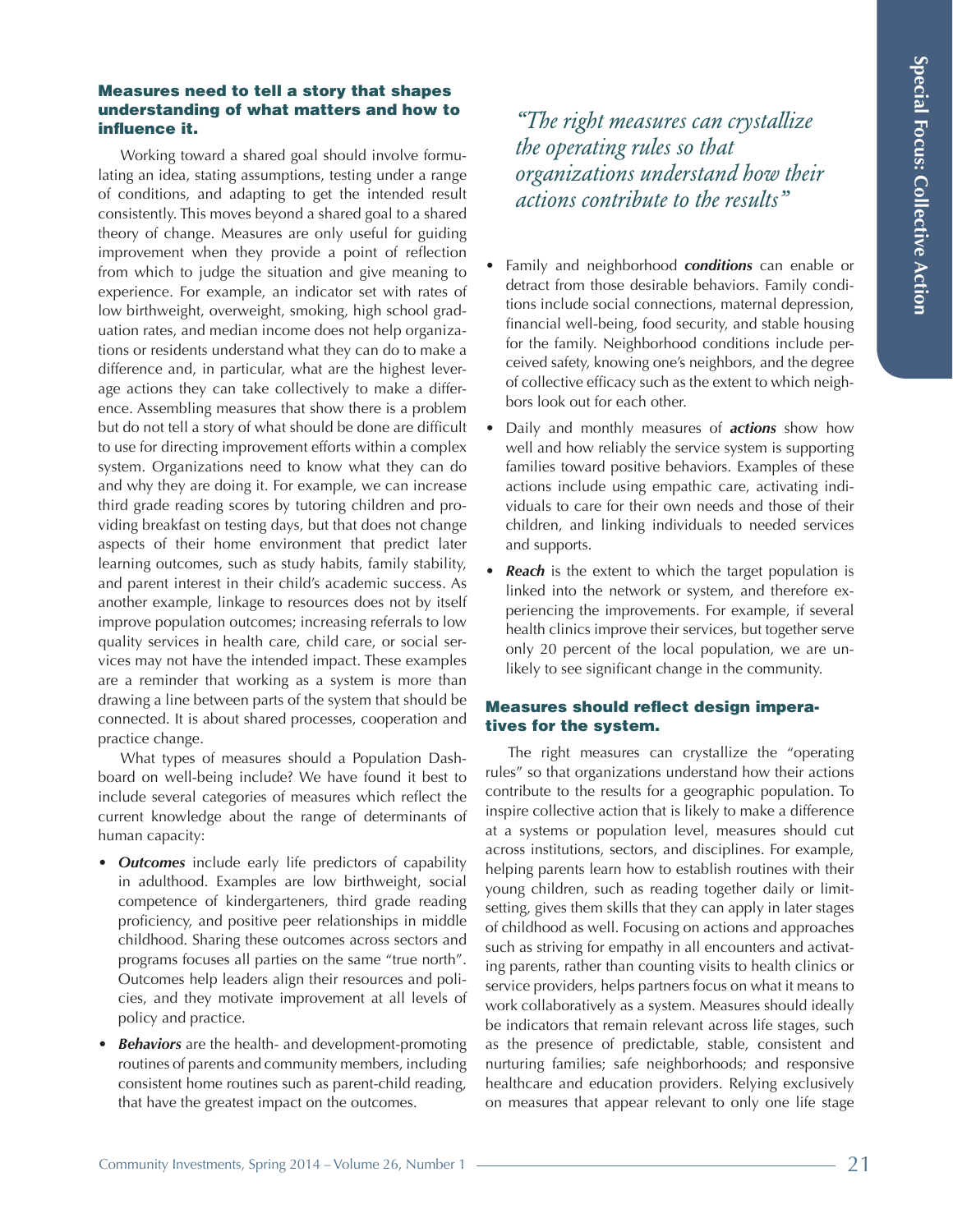*"Any community change process requires a measurement system robust enough to support efforts over the long term"*

can detract from a shared understanding that certain root causes cut across life stages and are therefore relevant for all to work toward.

#### Dashboards with population-level measures are a useful tool for change when they include the right type and periodicity of measures.

Measures can help to keep partners focused and aligned. Unlike typical community health profiles, report cards and scorecards, our "Population Dashboard" was designed to provide insight, reflection and guidance for change. It enables leaders and organizations to track family conditions and care processes that drive the desired outcomes, and encourages organizations to see their contributions through a systems lens. We can draw from evidence-based selection criteria for performance measures that can drive a change. These criteria include importance, feasibility, timeliness, and modifiability of the action or outcome being measured. Few existing community profiles employ all of these criteria.

There is ample evidence that selecting a modest, balanced number of measures (10-15) is much more effective in driving improvement than larger sets. It is also essential to shift to providing real-time, monthly progress on process of care measures overall and by service sector to provide diverse programs and providers with shared accountability and a common change process. Understanding variation within an organization, or across a system, is a cornerstone of effective improvement.<sup>5</sup> Setting numeric goal targets creates an expectation of change.

Setting goal targets for measures establishes an expectation for rapid and significant change, as long as the measures represent actions that organizations control and therefore can achieve. For example, it is possible to use empathy and elicit concerns at all encounters, and setting numeric goal targets at the high level that is possible such as 95 percent of visits rather than settling for modest improvement not only creates the expectation for change but also helps partners introduce the changes that will get them to this level of performance. An important caveat is that setting targets without a change process to help organizations achieve them, or without a reasonable expectation that organizations can reach those targets, can render them empty and ineffective. Ambitious goals have the

greatest meaning when there is an understood path laid out by which to get there, even if getting there is difficult and not all steps are known ahead of time.

# Measurement is effective when embedded in a learning system.

It is necessary to continually nurture understanding of the system and the design elements across many people and organizations. A learning system is a combination of measurement and change methods that enables organizations to iteratively adapt knowledge so it works in practice. Measurement is the essence of a learning system, because it can increase the degree to which organizations think of themselves as part of the same system, identify the root causes of suboptimal results, and track improvement over time. The Institute of Medicine (IOM) is promoting the "learning healthcare organization" concept to emphasize the importance of innovation and improvement in health and human services to close the large gap between what we know and what we do. A disciplined approach to learning enables organizations to move quickly from an idea for change to actually testing and implementing that change. A learning system designed for a community enables partners to learn not only what works within their practice, but what actions they should take in partnership with others. The concept of a learning system is especially relevant to communities because they are so dynamic, with changing programs and resources. It has been said that the only constant is change. A learning system is robust to changing resources and policies because organizations have a method of learning their way forward in any context. This capability is essential for achieving scalable, spreadable, and sustainable improvement.

#### Actors need measures at their level of influence

Measurement at multiple levels gives the different stakeholders in a community system the specific information they need on progress of the system toward its goals. There are distinct needs for information at different levels of a system, which include policymakers, service sectors and organizations, frontline providers, and community members. Information should match the sphere of influence of the stakeholder it is intended to support. For example, organization leads need information about the capacity of their organization and others to change, whereas providers need information about how consistently they delivered a specific process last month. The following examples show the kind of information that is useful at different levels of a system.

• *Network and organization leads* need measures around the manner in which a system should operate to accomplish an intended aim. For example, understanding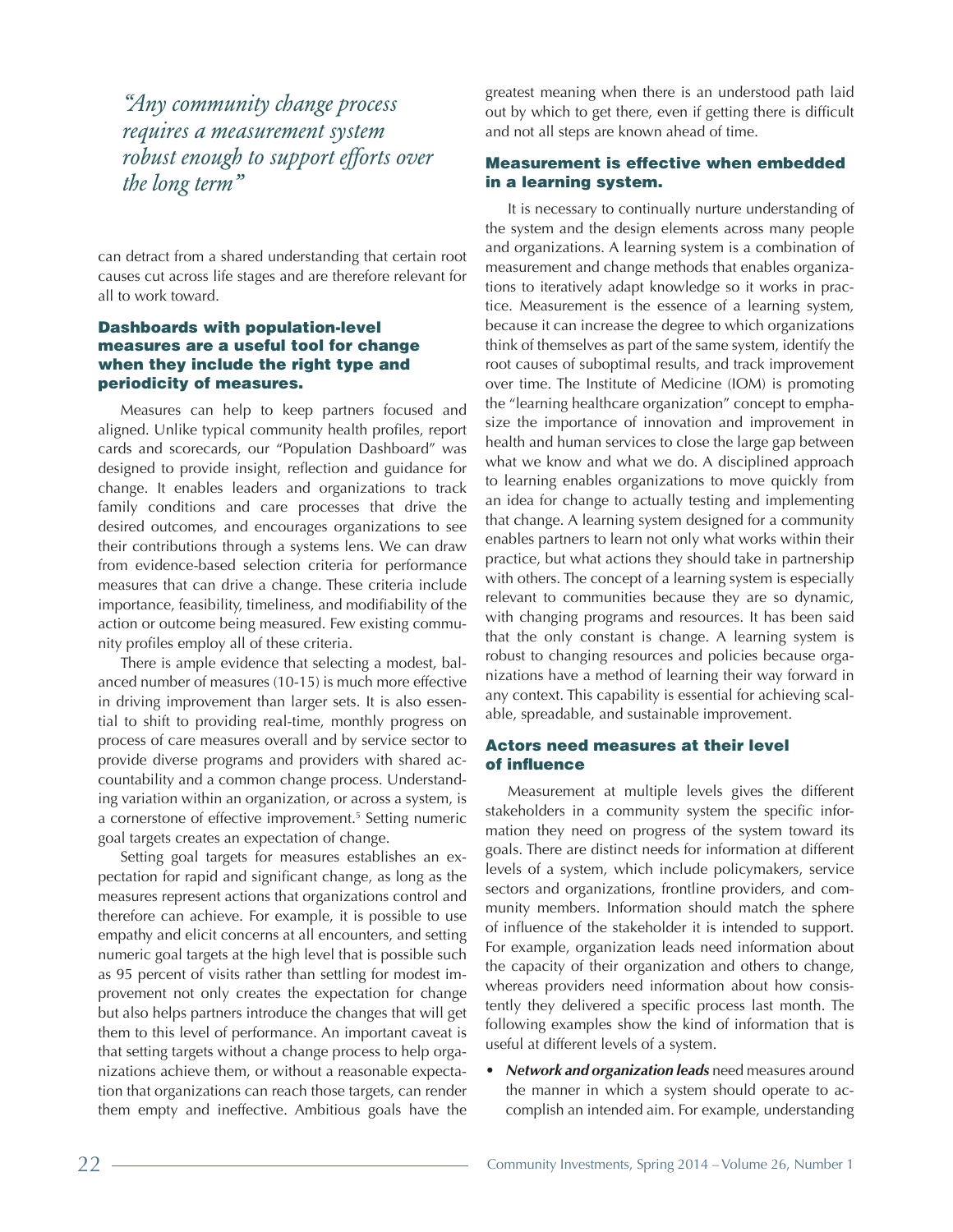the extent to which organizations in a network have a supportive climate for improvement helps the leaders craft strategies that address it. This is important because having the right ideas for change does not produce results if organizations do not have an internal infrastructure that encourages innovation, improvement, and sustains the gains from improvement. The network and organization leads also need to understand the network's depth and reach to the local population so they can nurture active participation and growth. The network leadership needs to see a set of measures that provide a snapshot of the "full system," which includes measures of reach and organizational capacity in addition to the measures of outcomes, behaviors, conditions, and actions.

- *Frontline providers* such as doctors, educators, and staff in financial and social services organizations are ultimately responsible for whether or not their services are offered consistently and with quality. While frontline providers often spend considerable time gathering and entering data, they often do not receive it back in a meaningful time frame if they receive it back at all. Service providers need to see their own results each month and be able to compare them to past months, to goal targets, and to the results of other organizations in the network.
- *• Community members* also need data to support their own change efforts. Community members use data in different ways depending on their focus. Measures may be relevant to them in their capacities as neighborhood residents; as participants in services; as clients working in partnership with organizations; as parents striving to create safe, nurturing and development-promoting home environments for their child; or all of these. As residents, community members work toward taking positive actions in their own sphere of influence – neighborhood life – so they need information about the perspectives and actions of residents to plan and track change. For example, a community member may need to see safety or neighborliness measures on her block or cluster of blocks. Some will use outcome measures to advocate for changes or new resources in their neighborhoods with entities such as neighborhood and city councils. Others respond directly to data about crime or other topics by participating in parent associations or neighborhood watch programs. Some respond to measures of health behaviors by making personal changes such as exercising or changes to home routines such as reading together with their child. Some community members use the different types of measures to do all of these things. It is important to provide community members with the right data tailored to purpose, rather than assuming that the kinds of data

that motivate one to advocate for resources or safety are the same as those needed to help a parent change their personal behaviors within the home.

## The limitations and challenges of traditional measurement approaches

Current measurement systems and formats are not sufficiently helping communities and the organizations within them visualize themselves as operating as or within a system. Existing measurement strategies have limited utility for large-scale improvement because they typically focus on long-term measures and do not use a family of measures that tells a story of what changes will lead to those outcomes. Some smallseveral with no information about the conditions that lead to those outcomes or thethem.Some measurement sets are too large, with many measures representing all the factors that could matter and all that could be done to respond. This can be overwhelming to those trying to make sense of complexity, and defeats the purpose of using a set of measures to sharpen a narrative that motivates diverse organizations toward collective action. Clustering measures by sector or program type also can reinforce a siloed rather than aligned approach. Such sector-specific measures, such as health care access and participation in child care, tend to focus sectors inward rather than toward common and linked actions across sectors, such as providing empathy and linkage.

Current measurement sets often draw exclusively from existing data, rather than what is meaningful for changing practice. This may be the most significant limitation. Measurement systems are unlikely to drive meaningful change when they do not provide real-time data to inform day-today improvements in practice. Finally, designing a measurement system that can scale, spread, and be sustained over time is also essential. Any community change process requires an enduring large-scale improvement effort with a measurement system robust enough to support efforts over the long term.

### **Conclusions**

Measurement with the right context, type, and frequency can drive a change process. Creating a set of measures that meets this criteria would be a service to many community development efforts. Offering appropriate measures for gauging the reach and depth of networks could inspire more community development efforts to focus on their value working as a system. Public sectors including public health departments could support change efforts by contributing measurement sets that meet these criteria. While no single public program can be held responsible for developing human capacity, agencies that have a measurement focus and/or a population orientation are well-positioned to consider how they can augment their